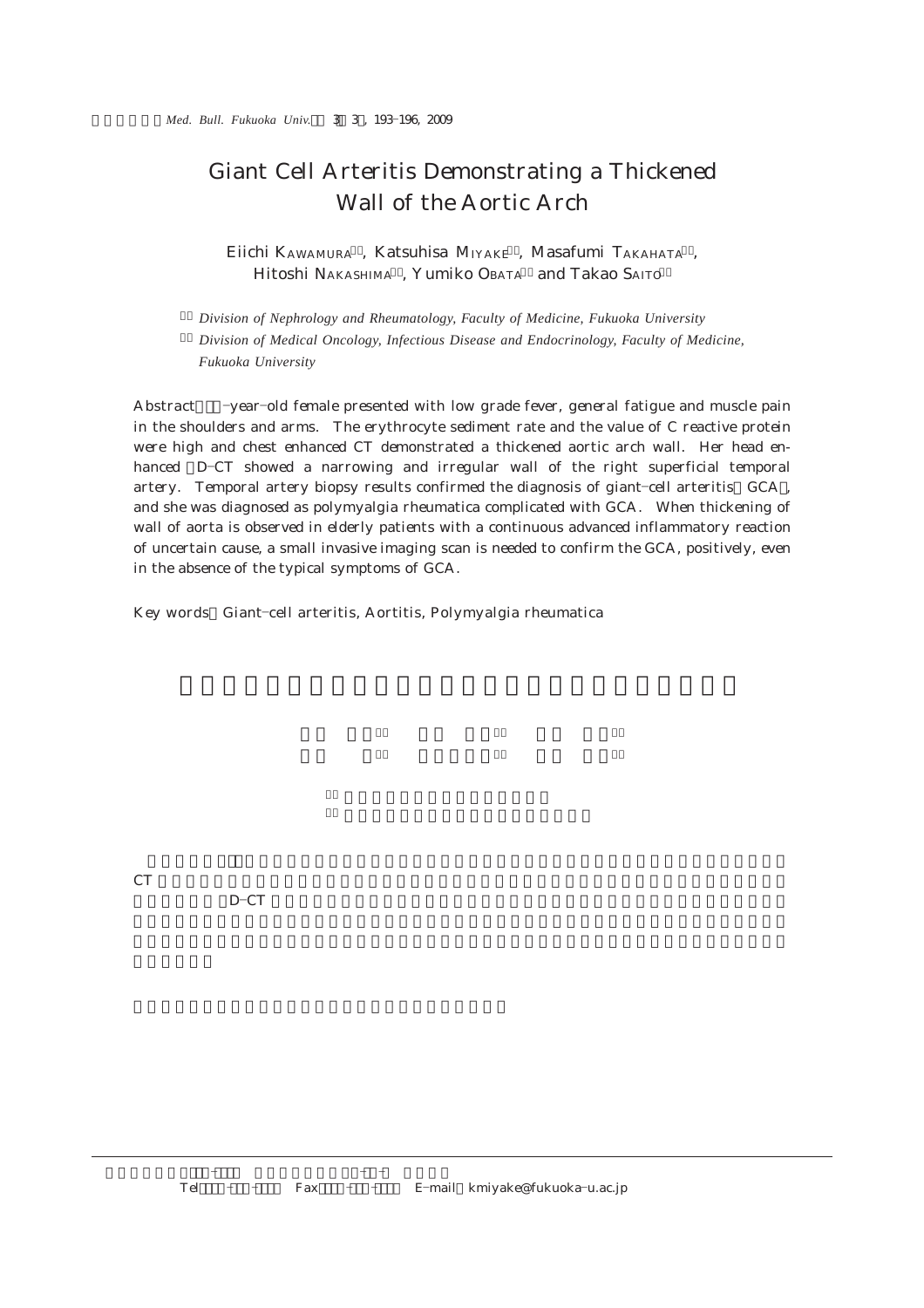## MRI CT 検査にて確認,評価することが可能となった1)4).今回, 原因不明の炎症所見が続き,胸部造影 CT で動脈硬化性 WBC ,  $/\mu$ l Hb  $. g/dl$  Plt  $. \ / \mu$ l  $ESR$  mm/hr  $CRP$ . mg/dl IgG ,  $mg/dl$

臓器病変および悪性腫瘍検索目的で胸腹部造影 CT を撮

年1月より37.2℃ の発熱,全身倦怠感が出現し4月  $, \gamma \mu 1 \, \text{CRP} \, \ldots \, \text{mg/dl}$  $CT$  $D$ -CT

 $cm$ 



 $\text{mm}/$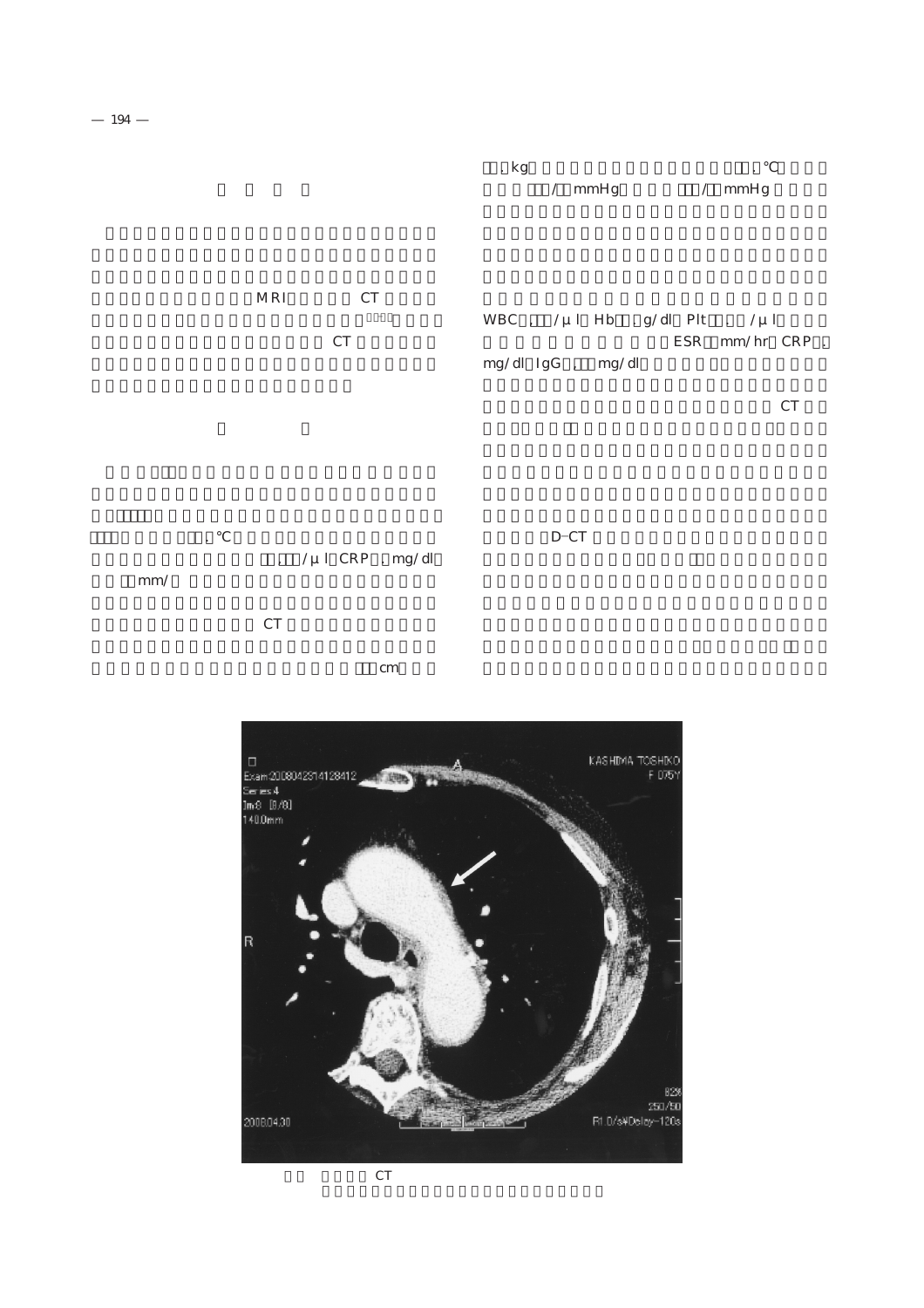

 $3D$  – $CT$ 



, 側部に関する場合には、側部に関する場合に関する場合が

 $mg/$ 

 $\,$  CT  $\,$ 

CT <sub>example</sub>

1)4). さらに, 側頭動脈炎患者に, 側部の部分がある。